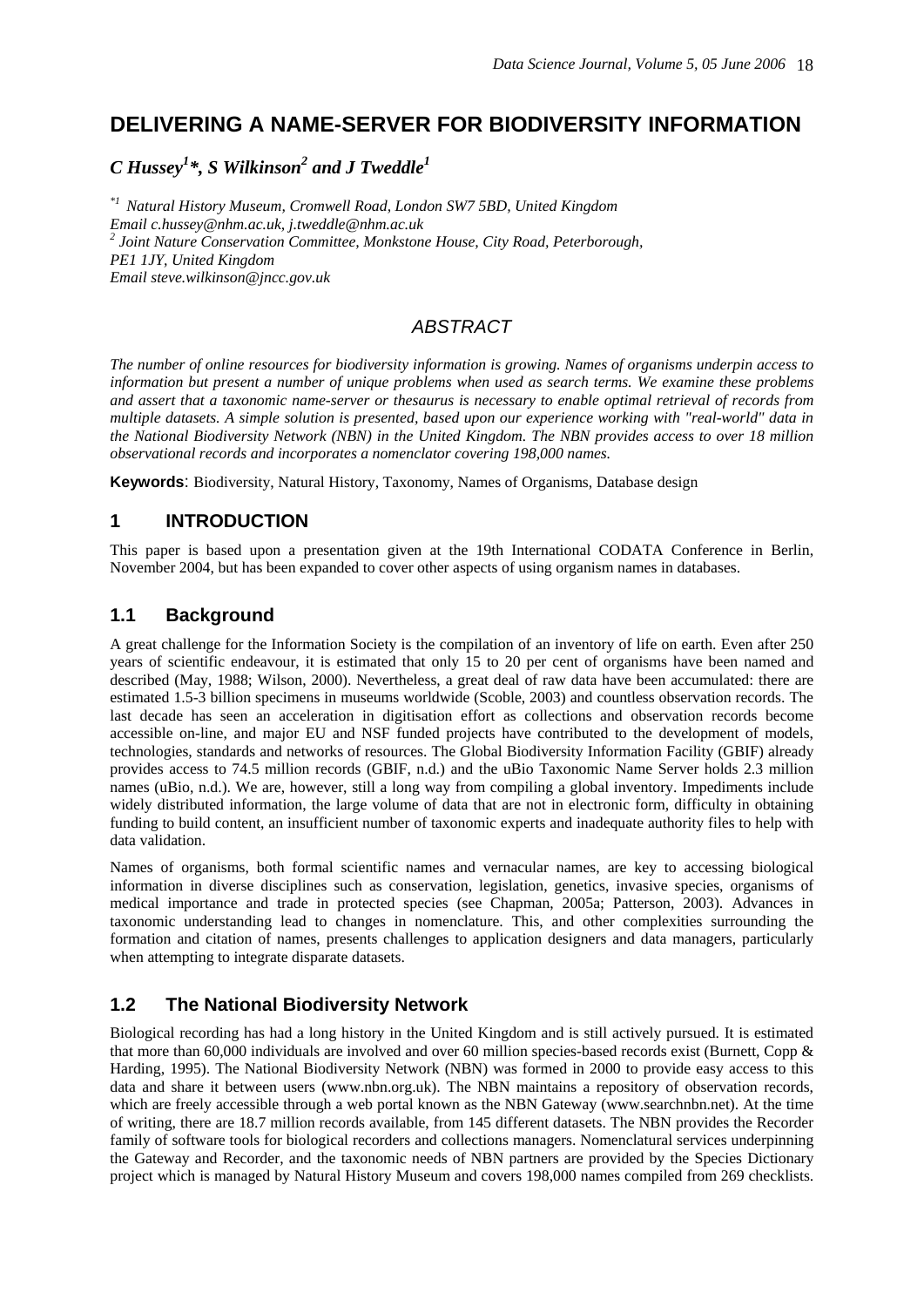A guide to British wildlife for non-specialist users is provided by the Nature Navigator website. The products and services produced by the NBN are driven by user needs. The experience gained over 5 years has provided a keen appreciation of the problems inherent in dealing with "real-world" data.

## **2 RECORDING THE IDENTITY OF AN ORGANISM**

The identity of an exemplar of a type of organism is fixed by association with a formal scientific name, formed subject to defined rules (International Commission on Zoological Nomenclature, 1999; Greuter, McNeill, Barrie, Burdett, Demoulin, Figuerias, et al., 2000; Trehane, Brickell, Baum, Hetterscheid, Leslie, McNeill, et al., 1995; Lapage, Sneath, Lessel, Skerman, Seeliger & Clark, 1992; Franki, Fauquet, Knudson & Brown, 1990), together with the citation of the naming authority. The formal names, based upon the Latin and Classical Greek vocabularies, have a world-wide currency amongst scientific users. On the other hand, vernacular names, where they exist, will be different in each country in which the organism occurs. Vernacular names should not be overlooked, as they provide a position of familiarity (and often stability) for non-scientific users. Such users may be disempowered if a biodiversity database only allows access through scientific names.

The circumscription of a species may change over time. Different authors may hold different opinions about what constitutes a particular species, or may apply a name to organisms that differ in some respect from the original description. This makes it important that the authority for the name is always recorded. Ideally the source used for an identification should also be cited. The term 'taxon concept' is now in current usage for a name in a particular context, according to a particular source (see Geoffroy & Berendsohn, 2003). As understanding of a taxonomic group advances, species may be reassigned to different genera. One species may be subsumed into another or, alternatively, what used to be regarded as a single species may be split into two or more species. Aside from taxonomic revisions, it should be recognised that individual specimens, or observations, may be subject to redetermination, so that the names attached to them may change over time.

### **2.1 Issues and Challenges**

Names of organisms present unique challenges, both for the design of individual databases and in the integration or federation of databases.

There are a number of ways in which names can be stored in a database. These vary from a single field for the entire name string and authority, through an atomisation of the name with separate fields for each component (genus, species, infraspecific name, etc.), to full normalisation of each element. Chapman (2005b) recommends atomisation. Certainly, it is easier to concatenate separate elements to recreate a complete name than it is to parse a name into its component parts. If data are entered by keyboarding, then filling separate fields is relatively straightforward, but it becomes challenging if data are to be imported from a file where the names are not already atomised. It is our experience that names can be complex, consisting of up to 14 words in the case of some hybrid formulae. Having separate fields for each possible element may lead to redundancy in the database, with some fields seldom filled. However, if insufficient fields are provided, there is a danger that data become shoe-horned into fields in an inconsistent manner, which creates anomalies in sorting and searching.

The basis of interrogating datasets relies upon string matching. A mismatch of only a single character means that a record is not returned. Soundex and fuzzy-matching algorithms can certainly be employed, but the results of these techniques can be confusing to users who may not be familiar with the names returned. An important question is: if a user fails to get any hits from a search, can they be sure that the database does not contain any records relating to what they wanted? For example, a negative result could arise due to a misspelling in the search term, or within the database itself. In respect to user's misspelling search terms, a log of the Nature Navigator website records terms entered that were unmatched and shows alarmingly poor spelling - in this case of vernacular names (mammels, mamals, hampster, wosps).

Examples of failed matches can occur within scientific name strings, authorities and vernacular names. All can be subject to errors of transcription. Endings of species names may be variable, as in the case of 'brandti/brandtii', or where the ending depends on the gender of the genus 'splendidus/splendida'. Hybrids are denoted by an 'x', but this can be entered as an alphabetic character or as a multiplication symbol. In the case of infraspecific names, these may be written with the infraspecific rank name spelled out in full 'variety', contracted 'var.', or omitted entirely. Authorities are particularly problematic. The nomenclatural codes lay down rules for the formation of authorities but these are not always followed. Errors include: non-standard abbreviations of authors for plant names, incorrect punctuation or spacing following initials, wrong use of parentheses, and transliteration errors. Accents may also be omitted, or wrongly displayed upon import due to incorrect use of code pages or Unicode. In some cases, names may be provided without any authority information at all. Variation in the name string also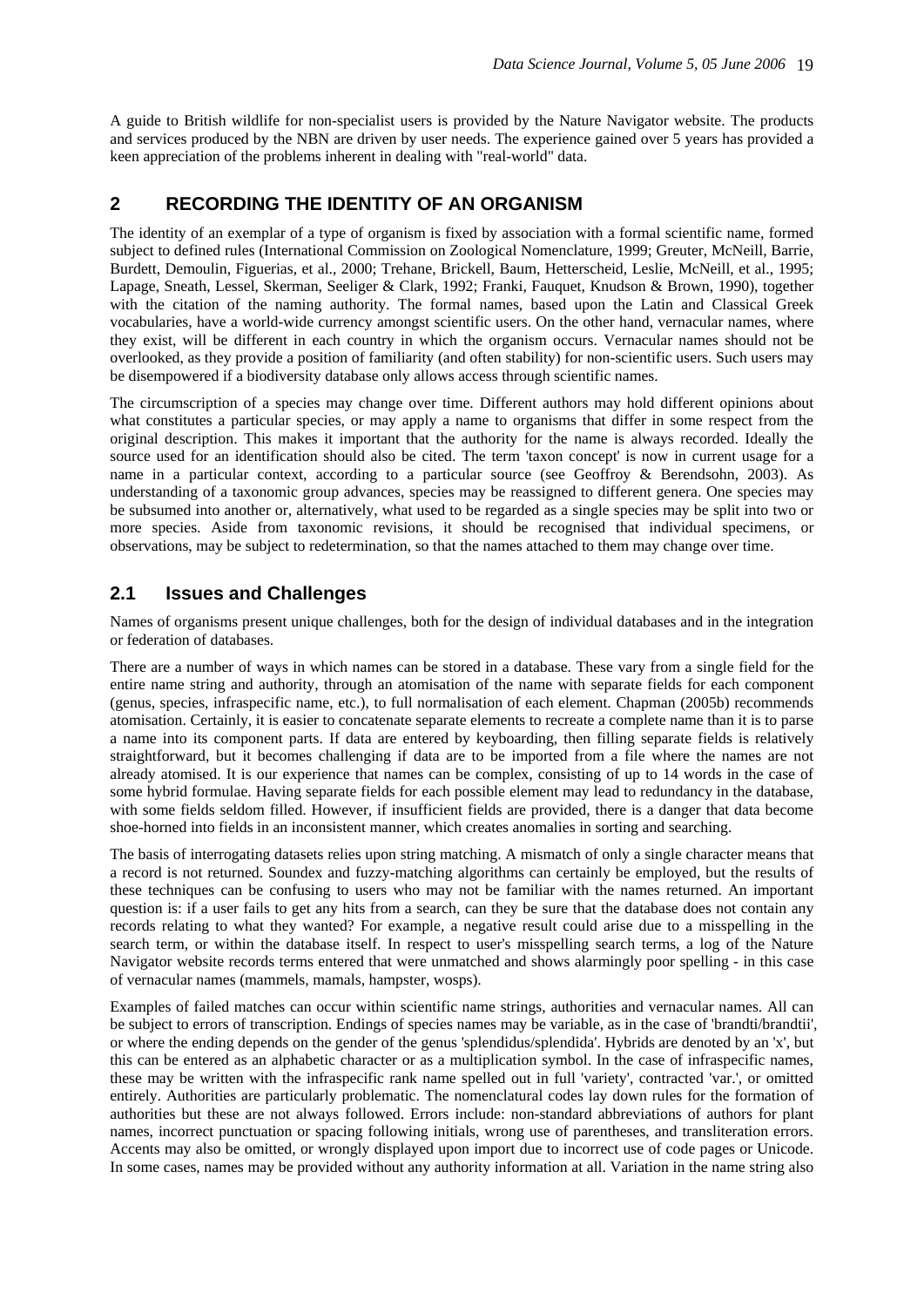occurs in vernacular names - consider the case of 'bumblebee', 'bumble bee', 'bumble-bee'. If queries are case sensitive, then errors may also occur due to inconsistent capitalisation.

Another challenge is that the same name may be applied to different organisms; such names are termed 'homonyms'. Generic homonyms are more common than might be expected and must be taken into account whenever datasets span more than one Kingdom. There are even a few homonyms at species level. At the time of writing, the NBN Species Dictionary contains 132 instances of genus-level homonyms and we check for over 5,400 known homonyms as part of our data import routines. There are also instances of the same vernacular names referring to more than one species, either within or across Kingdoms. Examples include Elk (see Table 1.) and Sweet William (*Mustelus mustelus* (Linnaeus, 1758) - a shark, *Galeorhinus galeus* (Linnaeus, 1758) - a shark, *Dianthus barbatus* L. - a flowering plant). This may create problems for Data Managers, who will need to distinguish between the common names at a structural level and also ensure that users can pick the name that is appropriate for their needs. A similar situation applies where the name string of a genus is also in use as a vernacular name (e.g. Anemone, Hydrangea, Petunia).

**Table 1.** Different application of vernacular names in different countries

| North America |                                     | Europe |
|---------------|-------------------------------------|--------|
| Moose         | <i>Alces alces</i> (Linnaeus, 1758) | Elk    |
| Elk           | Cervus elaphus Linnaeus, 1758       | Wapiti |

On the other hand, several names may apply to the same organism. A good example, where taxonomic opinion has changed, is the Rainbow Trout; formerly known as *Salmo gairdneri* Richardson, 1836, this is now placed as *Oncorhynchus mykiss* (Walbaum, 1792). Accepted names may vary by region. For example, *Lacerta vivipara* Jacquin, 1787 is current in the United Kingdom, but is referred to as *Zootoca vivipara* (Jacquin, 1787) in continental Europe. An additional factor is that specimens can be subject to re-identification events. These may confirm or change a previous determination, or result in multiple determinations (according to different experts). Berendsohn, Anagnostopoulos, Hagedorn, Jakupovic, Nimis, Valdés, et al. (1999) list nine types of identification event, including a negative determination (the specimen does not belong to a particular taxon) and similarly, for observational data, where a species was not found during a survey. These last two identification types would need to be properly distinguished in search results; something that is possible within a single database, but more difficult when integrating results from dispersed databases.

A further complexity is that naming resources for the biological recording community will need to contain names of species aggregates (species groups). These are used for species that are difficult to identify in the field and pose two problems for database designers. Firstly, records of aggregates need to be returned in searches on any of their component species – assuming that these are known and recorded in the database. Secondly, there are instances where species aggregates contain species from more than one genus, which makes it difficult to assign a parent in a placement in a hierarchical classification.

Lastly, it should be remembered that many datasets will lack the information necessary to properly handle taxon concepts and that most user interfaces are not sufficiently refined to search at a level of taxon concept, rather than just a name. When searching across distributed databases, what can be presented will be determined by the lowest common denominator. When names lack authorities, they cannot be assigned with certainty to a taxon concept. When species have been split, but one part retains the original name, it still forms a new taxon concept. However, unless a date of determination is available, what is meant by such a name cannot be known.

### **2.2 Needs**

Much excellent work has gone into developing standards for data exchange and wrapping datasets (ABCD, n.d.; BioCASE, n.d.; Darwin Core, n.d.; DiGIR, 2005.; SPICE, n.d. - see references), with most of the work being led through the Taxonomic Databases Working Group (TDWG, n.d.). The community is moving from theoretical modelling and pilot studies into operational systems and networks. These now need to be proved with real-world data of varying degrees of quality and completeness. A user expects that a search will return all relevant names and a system of mapping names – a query expansion tool – will be needed to make this possible.

Having dwelt upon some intricacies of taxonomic names, it must be recognised that databases will be consulted by different classes of users, with quite different needs. Some users will only want to see a list of current scientific names, whilst others will want to see a full listing of synonyms. Although superseded, such synonymous names will allow them to uncover research in older publications and specimens in museums and herbaria. Legislators will expect to work with names, often outdated, that appear in directives and conventions.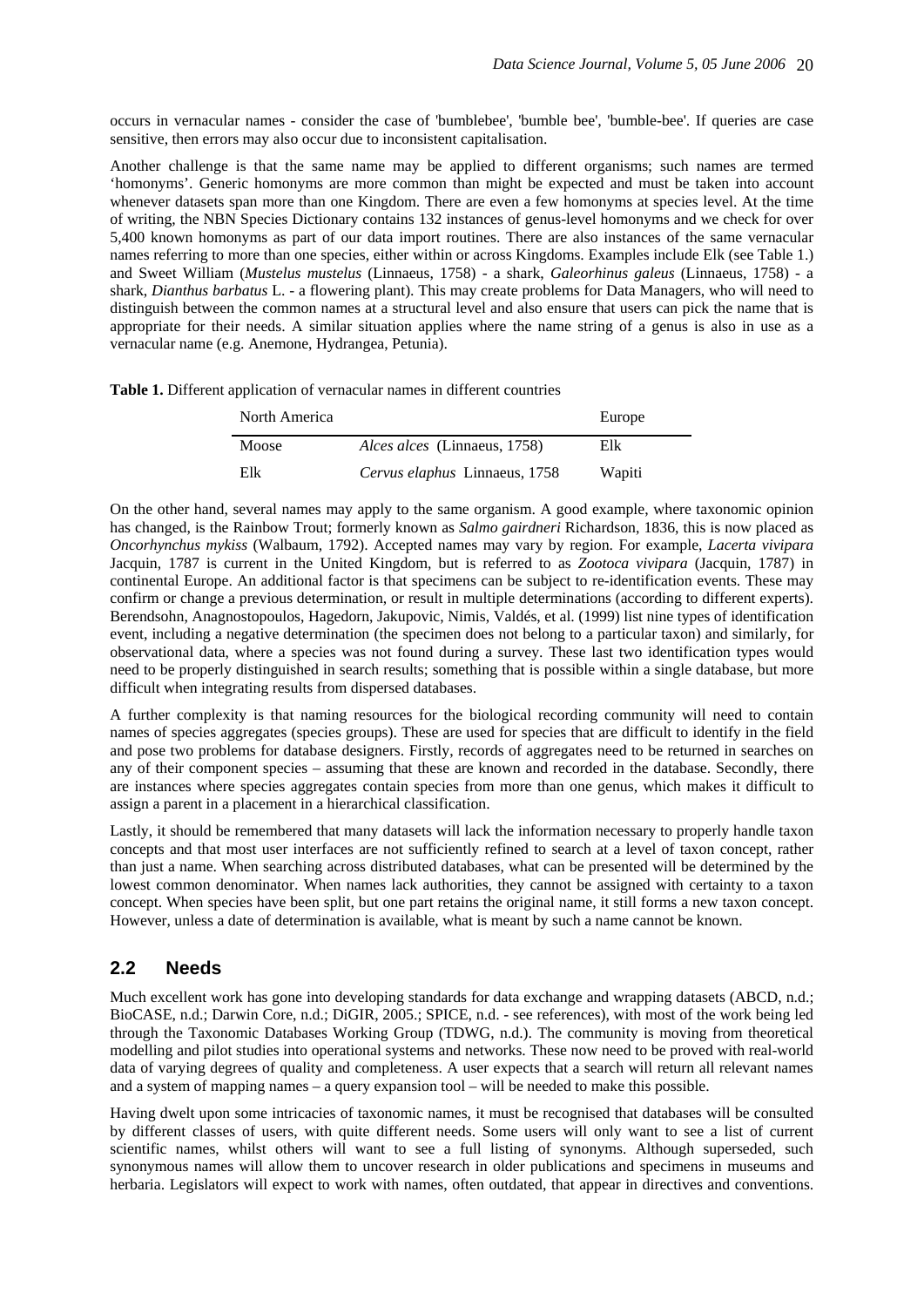Non-expert users will want to use only vernacular names. For the very successful FishBase website, which holds 207,900 common names relating to 28,900 species, Froese & Pauly (2000) comment: "Claiming that the common names of fish are one of their most important attributes is an understatement. In fact, common names are all that most people know about most fish as shown by the fact that most people accessing FishBase on the Internet do so by common name". Mapping will be needed between common names in different languages, and between common names and scientific names. Ideally this will extend beyond names for species to include informal names for higher groupings.

Systems that are built to provide access to naming resources will need to be both scalable and sustainable. This relates as much to service provision as to technical solutions. Systems will need to cope not only with changing nomenclature in the face on ongoing taxonomic research, but also provide for error correction through feedback mechanisms. Systems also need to support searching on an element of a name - such as a word used as a genus or subgenus name. This poses a considerable challenge if the name is stored as a single string.

## **3 SOLUTIONS ADOPTED BY NATIONAL BIODIVERSITY NETWORK PROJECTS**

The NBN has adopted a data warehouse principle where copies of datasets provided by data owners are pooled in a single structure. Signed agreements with the data providers allow them to retain ownership but licence the use of data to the data collators (the NBN) and end users. Data owners retain control over access to their datasets.

## **3.1 The Species Dictionary project**

The Species Dictionary (www.nhm.ac.uk/nbn) implements part of the original version of a highly-developed data model designed for the NBN by Charles Copp (Copp, 2000), which he has subsequently reworked to include a multilingual thesaurus (Copp, 2004a & 2004b). The TAXON table stores name strings, both scientific and vernacular, with authorities contained in a separate field. The model allows for different versions of names, with qualifier details such as ' *nec* Smith' and *'sensu lato'* stored in the ATTRIBUTE field of the TAXON\_VERSION table. This table also records the rank and a higher group name for each taxon version. It should be noted that whilst the Dictionary can handle taxon concepts, it does not follow a rigorous model. Names are associated with checklists, which may themselves have versions (editions). Details of these checklists are stored in the TAXON\_LIST and TAXON\_LIST\_VERSION tables and the association between TAXON\_VERSION and TAXON\_LIST\_VERSION is made in the TAXON\_LIST\_ITEM table. This latter table can also store row pointers for a parent and preferred name, which allows for a limited mapping between vernacular names or synonyms to valid scientific names. Mappings may vary between lists and the model can handle multiple classifications.

| <b>TAXON LIST table</b> |                                                            |                                 |                  |                              |                        |                                  | <b>TAXON LIST ITEM table</b>           |                               |                                      |                        |                                                |                                               |                        |                  |                    |
|-------------------------|------------------------------------------------------------|---------------------------------|------------------|------------------------------|------------------------|----------------------------------|----------------------------------------|-------------------------------|--------------------------------------|------------------------|------------------------------------------------|-----------------------------------------------|------------------------|------------------|--------------------|
|                         | Field Name                                                 |                                 |                  | Description of content       |                        | Example of content               |                                        |                               |                                      | Field Name             |                                                |                                               | Description of content |                  | Example of content |
|                         | TAXON LIST KEY                                             | Primary Key                     |                  |                              | NHMSYS0000871304       |                                  |                                        | TAXON LIST ITEM KEY           |                                      | Primary Key            |                                                | NHMSYS0000871641                              |                        |                  |                    |
|                         | <b>ITEM NAME</b>                                           |                                 |                  | Tile of checklist            |                        | Checklist of British Hymenoptera |                                        |                               | TAXON VERSION KEY                    |                        | Foreign Key                                    |                                               | NHMSYS0000875353       |                  |                    |
|                         | <b>DESCRIPTION</b>                                         |                                 |                  | Description of scope of list |                        |                                  |                                        |                               | TAXON LIST VERSION KEY               |                        | Foreign Key                                    |                                               |                        | NHMSYS0000871305 |                    |
|                         | <b>AUTHORITY</b>                                           |                                 |                  | Name(s) of data owner(s)     |                        | [Organisation, or individual(s)] |                                        |                               | PREFERRED NAME                       |                        | Pointer to row in<br>TAXON LIST ITEM           |                                               | NHMSYS0000871634       |                  |                    |
|                         | <b>TAXON LIST VERSION table</b>                            |                                 |                  |                              |                        |                                  | <b>PARENT</b>                          |                               | Pointer to row in<br>TAXON_LIST_ITEM |                        | [no parent given as this<br>name is a synonym] |                                               |                        |                  |                    |
|                         | Field Name<br>TAXON LIST VERSION KEY                       |                                 |                  | Primary Key                  | Description of content |                                  | Example of content<br>NHMSYS0000871305 |                               |                                      | SORT CODE              |                                                | Allows list to be output<br>in original order |                        | 60               |                    |
|                         | TAXON LIST KEY                                             |                                 |                  | Foreign Key                  |                        |                                  | NHMSYS0000871304                       |                               |                                      |                        |                                                |                                               |                        |                  |                    |
|                         | VERSION<br>Edition of checklist                            |                                 |                  |                              |                        |                                  |                                        | <b>TAXON GROUP NAME table</b> |                                      |                        |                                                |                                               |                        |                  |                    |
|                         |                                                            |                                 |                  |                              |                        |                                  |                                        | Field Name                    |                                      | Description of content | Example of content                             |                                               |                        |                  |                    |
|                         | <b>TAXON VERSION table</b>                                 |                                 |                  |                              |                        | TAXON GROUP KEY<br>Primary Key   |                                        |                               |                                      | NHMSYS0000080064       |                                                |                                               |                        |                  |                    |
|                         | Field Name<br>Description of content                       |                                 |                  | Example of content           |                        |                                  |                                        | TAXON GROUP NAME              |                                      | Name of a higher group |                                                | insect - hymenopteran                         |                        |                  |                    |
|                         | TAXON VERSION KEY<br>Primary Key                           |                                 |                  | NHMSYS0000875353             |                        |                                  |                                        |                               |                                      |                        |                                                |                                               |                        |                  |                    |
|                         | TAXON KEY<br>Foreign Key                                   |                                 |                  |                              | NHMSYS0000873595       |                                  |                                        |                               |                                      |                        |                                                |                                               |                        |                  |                    |
|                         | <b>ATTRIBUTE</b>                                           |                                 |                  | Qualifier for taxon          |                        | sensu Richards, 1939             |                                        |                               |                                      |                        |                                                | <b>TAXON RANK table</b>                       |                        |                  |                    |
|                         |                                                            | OUTPUT GROUP KEY<br>Foreign Key |                  |                              |                        | NHMSYS0000080064                 |                                        |                               | Field Name                           |                        | Description of content                         |                                               | Example of content     |                  |                    |
|                         | TAXON RANK KEY<br>Foreign Key                              |                                 |                  |                              | NBNSYS0000000028       |                                  |                                        | TAXON RANK KEY                |                                      | Primary Key            |                                                | NBNSYS0000000028                              |                        |                  |                    |
|                         |                                                            |                                 |                  |                              |                        |                                  |                                        | LONG NAME                     |                                      | Name of rank           | Species                                        |                                               |                        |                  |                    |
|                         | <b>TAXON</b> table                                         |                                 |                  |                              |                        |                                  |                                        |                               |                                      |                        |                                                |                                               |                        |                  |                    |
|                         | Field Name<br>Description of content<br>Example of content |                                 |                  |                              |                        |                                  |                                        |                               |                                      |                        |                                                |                                               |                        |                  |                    |
|                         | TAXON KEY<br>Primary Key                                   |                                 | NHMSYS0000873595 |                              |                        |                                  |                                        |                               |                                      |                        |                                                |                                               |                        |                  |                    |
|                         | <b>ITEM NAME</b>                                           | Name String                     |                  |                              | Anteon luteicornis     |                                  |                                        |                               |                                      |                        |                                                |                                               |                        |                  |                    |
|                         | <b>AUTHORITY</b><br>Naming authority + Date                |                                 | Kieffer, 1905    |                              |                        |                                  |                                        |                               |                                      |                        |                                                |                                               |                        |                  |                    |

**Figure 1**. Simplified relationship diagram for core of Species Dictionary (not all fields or tables are shown)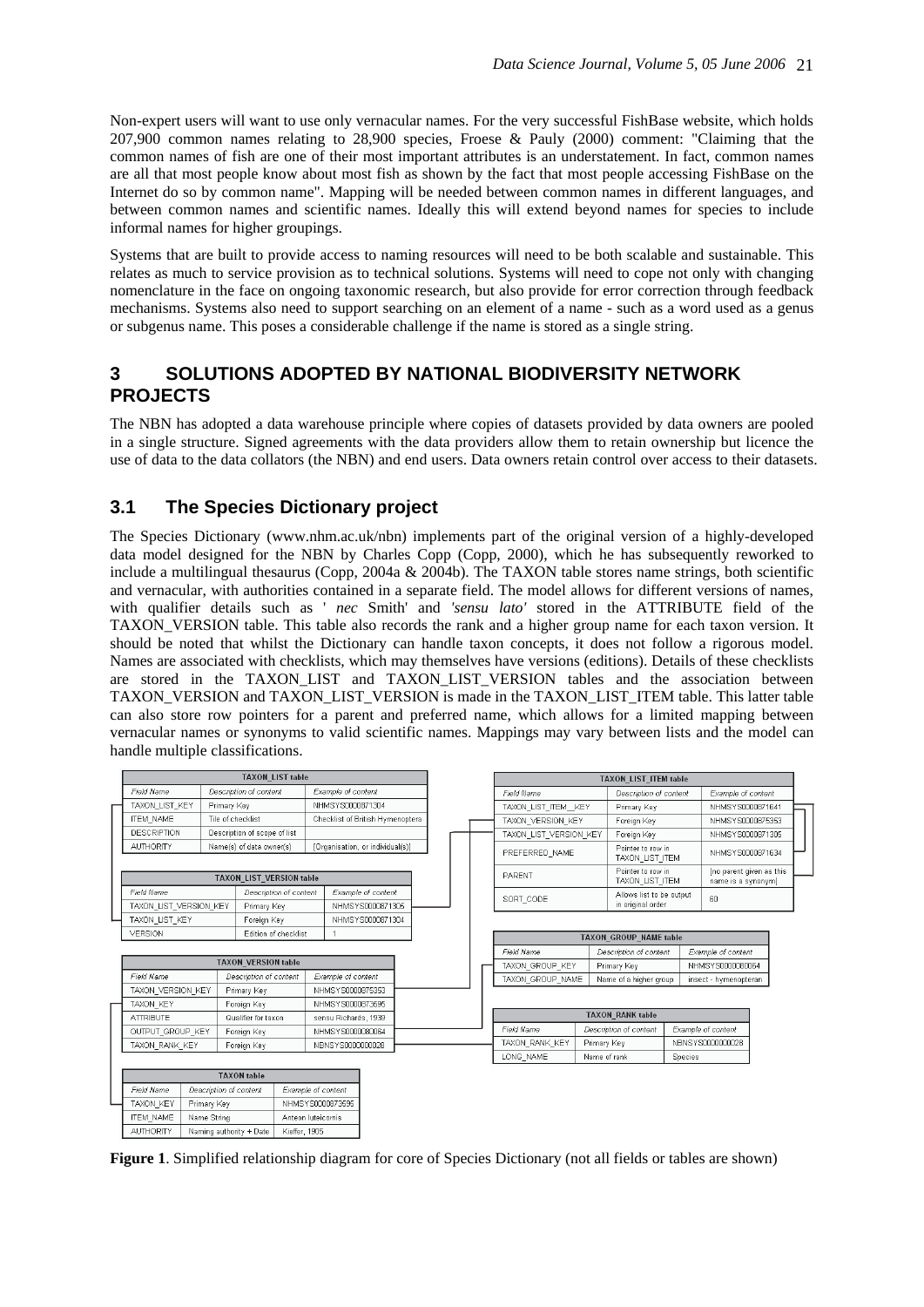Whilst this model handles variations between lists it does not provide the flexibility required to map all of the uses of a name, regardless of which list, or lists, the name appears in. The NBN Gateway, in particular, requires a query expansion tool that returns observation data for any associated names (vernacular, scientific, synonyms and spelling variants). The latest NBN data model (Copp, 2004a) provides this functionality, but we have been constrained by the need to support existing applications (NBN Gateway and Recorder software) and the Dictionary website, although we do not preclude the possibility of moving to the new model in the future. Instead, we implemented a very simple solution that has proved its worth in a short time. This involved the construction of a new table (NAMESERVER table) that maps every name in a taxonomic grouping to a recommended scientific name. Three flag fields are also provided which record the form of a name, the status of a name and the type of a name. The TAXON FORM field is used to indicate whether a name has a complete authority and is spelled correctly. The values for this field are well-formed. ill-formed or unverified. The TAXON STATUS field indicates whether the name is a recommended name, a synonym or unverified (i.e. requiring confirmation from a taxonomic expert). The TAXON\_TYPE field shows the name as scientific or vernacular. These three fields are useful for filtering data, especially in the production of lists of approved names. Having made a link between a name and a recommended name, it is then possible to find all other names mapped to that recommended name. The name-server thus acts as a query expansion tool by returning information attached to all equivalent name strings.

| <b>NAMESERVER table</b>       |                                            |                                             |  |  |  |  |  |  |
|-------------------------------|--------------------------------------------|---------------------------------------------|--|--|--|--|--|--|
| Field Name                    | Description of content                     | Example of content                          |  |  |  |  |  |  |
| NAMESERVER ID KEY             | Primary Key                                | NHMSYS0000882968                            |  |  |  |  |  |  |
| INPUT TAXON VERSION KEY       | Foreign Key                                | NHMSYS0000875353                            |  |  |  |  |  |  |
| TAXON VERSION FORM            | Flag for completeness/correctness of names | [W]ell-formed, [I]ll-formed, [U]unverified  |  |  |  |  |  |  |
| TAXON VERSION STATUS          | Flag for preferred/non-preferred names     | [R]ecommended name, [S]ynonym, [U]nverified |  |  |  |  |  |  |
| TAXON TYPE                    | Flag for scientific or vernacular names    | [S]cientific, [V]ernacular                  |  |  |  |  |  |  |
| RECOMMENDED TAXON VERSION KEY | Foreign Key                                | NHMSYS0000875346                            |  |  |  |  |  |  |

**Figure 2** Structure of NAMESERVER table.

The name-server is being built up group by group. Many of the mappings are obvious and easily constructed but some cases need to be checked with taxonomic experts. Construction of the name-server is time-consuming and, to date the facility includes 43% (84,100 rows) of names in the Dictionary. In the beginning it was a challenge to discover all of the names in the Dictionary belonging to a particular taxonomic group. A scavenging tool was constructed to extract names. This explored existing links between parents and children, and synonyms and preferred names in each list We are now using a system of named higher groupings to provide a browse interface (in addition to a search interface) and to help users readily distinguish different types of organism in lists of species returned as a result of a search. An example of the use of these group names can be seen in the NBN Gateway. We have now assigned every Taxon Version record to a group, which means that we no longer have to scavenge the database for names.

The Species Dictionary records names as they appear in published checklists and will retain spelling errors and badly-formed names. The reasoning behind this decision is so that we are able to reproduce checklists verbatim. Curators will also wish for names from specimen labels to be preserved exactly as written. Chapman (2005b) advocates the cleaning up of database entries. We endorse this view, but a problem for search applications is that misspellings do arise in publications and databases and, unless you know about them, they will get omitted from search results. Simple lists of authoritative names are not sufficient. Our policy would be to detect errors and inform data providers so that they may correct them in future versions. The NAMESERVER table, together with comments fields in the TAXON\_VERSION and TAXON\_LIST\_ITEM tables (not shown in Figure 1) at least allow known errors to be marked as such. The original Dictionary data model was designed to accommodate published checklists, which might go through several editions or amended versions. We are now moving towards designating certain lists as 'recommended lists', which will be dynamically maintained by the data providers. There will be feedback forms that encourage users to report errors for correction. Maintained lists will also facilitate the rapid incorporation of new records and nomenclatural changes and speed up the cycle of passing on new research to the Recorder software and other end users.

Recently, we have borrowed from a new part of the data model (Copp, 2004b) to produce a Word-in-Name table. The problem of atomising complex names has been mentioned in Section 2.1 above and, from the outset, the Dictionary was designed to store taxonomic names as a single string. However, many portals expect to be able to send queries based upon a species, genus or family name. All elements of a name are parsed and the model employed can handle even the most complex name. Fields for 'number of words in name' and 'order in name' allow extraction of individual genus names and reconstitution of name strings. The 'Word Type' will usually be a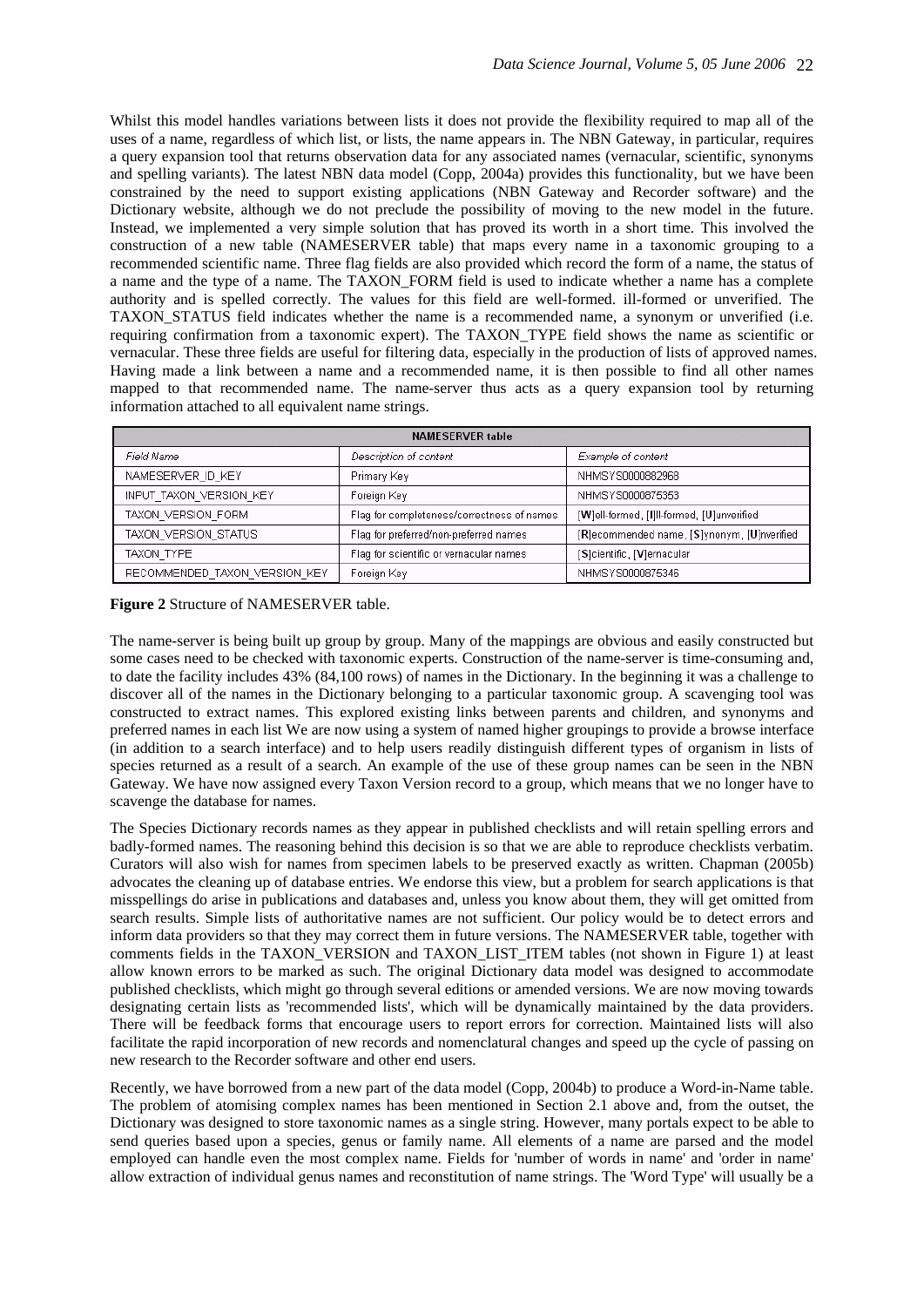name of a taxonomic rank (e.g. 'family' or 'species'). Instead of creating a new WORD\_TYPE table, we have used the existing TAXON\_RANK table to fulfil this role and have added three new entries: 'vernacular name', 'excluded word' (for elements of a name such as *'sensu'* or 'near') and 'rank name' (for infraspecific rank names such as 'var.').

|                       |                                            |                    |  |  |                  | <b>WORD</b> table |                          |                    |  |  |
|-----------------------|--------------------------------------------|--------------------|--|--|------------------|-------------------|--------------------------|--------------------|--|--|
|                       |                                            |                    |  |  | Field Name       |                   | Description of content   | Example of content |  |  |
|                       |                                            |                    |  |  | WORD KEY         | Primary Key       |                          | NHMSYS0000882968   |  |  |
|                       |                                            |                    |  |  | <b>WORD</b>      |                   | An element in taxon name | luteicornis        |  |  |
|                       | <b>WORD IN NAME table</b>                  |                    |  |  |                  |                   |                          |                    |  |  |
| Field Name            | Description of content                     | Example of content |  |  |                  |                   | <b>TAXON</b> table       |                    |  |  |
| WORD_IN_ITEM_NAME_KEY | Primary Key                                | NHMSYS0000882968   |  |  |                  |                   |                          |                    |  |  |
| WORD KEY              | Foreign Key to WORD table                  | NHMSYS0000875353   |  |  | Field Name       |                   | Description of content   | Example of content |  |  |
| TAXON KEY             | Foreign Key to TAXON table                 | NHMSYS0000873595   |  |  | <b>TAXON KEY</b> | Primary Key       |                          | NHMSYS0000873595   |  |  |
| WORD_TYPE_KEY         | Foreign Key to TAXON RANK table            | NBNSYS0000000028   |  |  | <b>ITEM NAME</b> | Name String       |                          | Anteon luteicomis  |  |  |
|                       |                                            |                    |  |  | <b>AUTHORITY</b> |                   | Naming authority + Date  | Kieffer, 1905      |  |  |
| ORDER IN NAME         | Position of word within name               |                    |  |  |                  |                   |                          |                    |  |  |
| WORD Nos              | Allows list to be output in original order | 2                  |  |  |                  |                   |                          |                    |  |  |
|                       |                                            |                    |  |  |                  |                   | <b>TAXON RANK table</b>  |                    |  |  |
|                       |                                            |                    |  |  | Field Name       |                   | Description of content   | Example of content |  |  |
|                       |                                            |                    |  |  | TAXON RANK KEY   |                   | Primary Key              | NBNSYS0000000028   |  |  |
|                       |                                            |                    |  |  | LONG NAME        |                   | Name of rank             | <b>Species</b>     |  |  |

#### **Figure 3**. Model for parsing elements in a name

The mappings that we have undertaken have proved invaluable but it should be noted that they operate at the level of names and not at the level of individual identifications. Within the Dictionary, which deals with checklists, this is not a problem. Other NBN products, which deal with observational or collections data, such as the Gateway and Recorder do need to handle misidentifications.

### **3.2 The Nature Navigator project**

Nature Navigator (www.nhm.ac.uk/naturenavigator/) draws upon data in the Species Dictionary but presents them to a general audience. Specifically, it has been designed to allow entry through familiar names, particularly informal names for higher groupings (trees, mammals, crabs, etc.) and to encourage users to explore relationships between organisms. It only includes species with common names and currently holds 27,200 names, as opposed to 198,000 in the Species Dictionary. The data model is considerably simpler than the Dictionary. Once again, all names are stored in a single table. Each name is associated with a source but there are no versions of sources or of names. Vernacular names are mapped to scientific equivalents in the SV\_MATCH table. Parent-Child relationships are mapped for scientific names, but the hierarchy for vernacular names is built on the fly when results are displayed. Nature Navigator performs the function of a thesaurus and has tables to record synonyms (use/use-for relationships) and related names.

|                   |                                  | <b>SV MATCH table</b> |                                |  |  |  |  |  |
|-------------------|----------------------------------|-----------------------|--------------------------------|--|--|--|--|--|
|                   |                                  | <b>Field Name</b>     | Description of content         |  |  |  |  |  |
|                   |                                  | VERNACULAR ID         | Foreign Key                    |  |  |  |  |  |
|                   | <b>NAMES</b> table               | SCIENT ID             | Foreign Key                    |  |  |  |  |  |
| Field Name        | Description of content           | <b>RELATION</b>       | Equivalent/Includes/Belongs_to |  |  |  |  |  |
| NAME ID           | Primary Key                      |                       |                                |  |  |  |  |  |
| <b>NAME</b>       | <b>Taxon Name</b>                |                       | <b>PARENTS</b> table           |  |  |  |  |  |
| NAME AUTHOR       | Name Authority                   | Field Name            | Description of content         |  |  |  |  |  |
| COLLECTIVE        | Flag for species or higher group | CHILD_ID              | Foreign Key                    |  |  |  |  |  |
| <b>SCIENTIFIC</b> | Flag for scientific/common name  | PARENT ID             | Foreign Key                    |  |  |  |  |  |
| PREFERRED         | Flag for Preferred name          |                       |                                |  |  |  |  |  |
| LANGUAGE          | Language of name                 |                       | <b>RELATED table</b>           |  |  |  |  |  |
| TAXON RANK        | Foreign Key                      | <b>Field Name</b>     | Description of content         |  |  |  |  |  |
|                   |                                  | PREFERRED ID          | Foreign Key                    |  |  |  |  |  |
|                   | <b>TAXON RANK table</b>          | RELATED ID            | Foreign Key                    |  |  |  |  |  |
| Field Name        | Description of content           |                       |                                |  |  |  |  |  |
| TAXON RANK ID     | Primary Key                      |                       | <b>SYNONYMS table</b>          |  |  |  |  |  |
| <b>TAXON RANK</b> | Name of rank                     | Field Name            | Description of content         |  |  |  |  |  |
|                   |                                  | PREFERRED ID          | Foreign Key                    |  |  |  |  |  |
|                   |                                  | SYNONYM ID            | Foreign Key                    |  |  |  |  |  |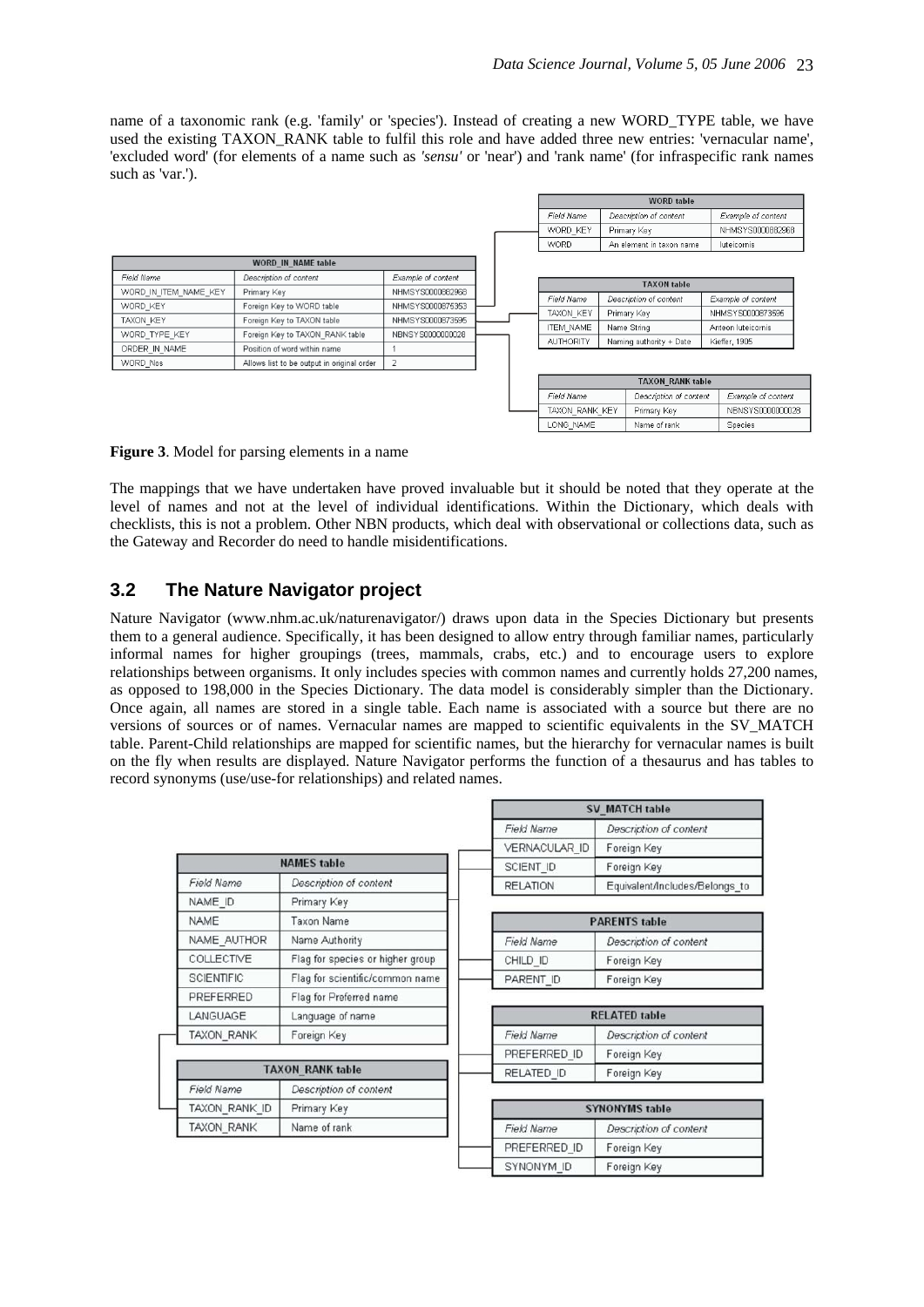**Figure 4.** Simplified representation of data structure for Nature Navigator project (not all fields or tables are shown)

### **4 DISCUSSION**

There are a number of possible architectures for integrating disparate data sources (examined in Hussey, 2003). In all cases, the aim should be to implement systems that return all relevant data in response to a search term. Most solutions implement a Common Access System (CAS) through a web portal. If this implements searching of remote datasets, as is done by the Taxonomic Search Engine (Page, 2005) and Species 2000 (n.d.), then there remains a likelihood that variant records in the remote datasets will be missed. Only when the entire contents of the datasets are copied into a central pool can effective checks be made for variant names and these either corrected or mapped to good names. Maintaining copies of datasets can lead to version control problems, however. Applications such as BioCASE and GBIF possess automated harvesting mechanisms that can poll remote datasets at regular intervals. However frequent polling requires an increased effort in validation of the data received. Larger institutions may find that they are asked to wrap their data for several different projects (Natural History Museum, London, has wrapped data for ENHSIN, BioCASE, Species 2000 and GBIF). Emerging common schema and protocols such as TAPIR (n.d.), may help to reduce the burden on data owners. However, it is our experience that smaller data providers often lack the technical skill to wrap their data to schemas, export as XML, or even to provide 24-hour access to their data. The onus should be on the larger initiatives to support their data providers.

Should effort be directed to cleaning data or mapping variant data? This becomes a cost/benefit issue and therefore one of directing resources where they will be most effective. It can be handled at three levels:

#### i) Data Providers:

It is in the interest of data providers/owners to clean their data as far as possible. This is best done at the data entry stage (Chapman, 2005b) and will be helped by access to good authority files for taxonomic names. Validation of names can be helped by recording sources used for determination and by preservation of voucher specimens. Some collections and observation data holdings, however, may be too large to systematically inspect. Another potential problem is that some data owners may not have the required taxonomic expertise required to keep their data abreast of changes in nomenclature and classification, or may lack access to taxonomic literature.

#### ii) Data Collators:

Portal Managers may be in a position to provide the mapping between names if they have access to the total contents of datasets. As custodians of data they may not have editing rights, but they would be able to run validation checks and report errors back to the data providers for attention. They may also have responsibility for the long-term preservation of the data (Chapman, 2005c), particularly where data has resulted from fixed-term projects. Good metadata are required to establish fitness-for-purpose and the quality of the data. A Common Access System with an intelligent core may be needed; for instance to avoid sending fish queries to a plant database. Portal Managers may well find that they need to maintain lists of names, which can become useful authority files (Jones, Xuebiao Xu, Pittas, Gray, Fiddian, White, et al. 2000). Again, however, they may lack taxonomic resources to make judgements on the validity of the names.

#### iii) Users:

Any publicly accessible dataset should be provided with a feedback mechanism to report errors. Exposing raw data to public scrutiny is often a good way to elicit error correction (Edwards, 2004)- although it is important that users are made aware of the quality of the data (and that this may vary between different datasets). Collections databases in particular may well rely on input from visiting researchers to add value and remove errors.

Several topics merit further discussion. Firstly, authority files (whether project specific, taxon group specific, regional or global in scope) can serve as a useful resource to validate names. A potential drawback of having an authority file within a project though is that it may duplicate work elsewhere or become out of date. However, project authority files can increase their usefulness if they can feed into larger initiatives such as Species 2000 or GBIF. Taxon group lists are often maintained by experts and have a high level of reliability, but do not usually show homonyms with other groups. Regional lists will not include different names used in other parts of the world and whilst global lists hold much promise, they are thus far only complete for a small proportion of the world's biota. GBIF and uBio are compilations and may, at present, lack the rigorous checking mechanisms required to flag valid current names and map synonyms. Certainly, it is not possible to distinguish such names in the present GBIF portal. The Catalogue of Life alliance of Species 2000 and the Integrated Taxonomic Information Service (ITIS) (www.itis.usda.gov), on the other hand, do have experts validating their content. At present, the nomenclator services that are available are generally only accessible through a web interface, but it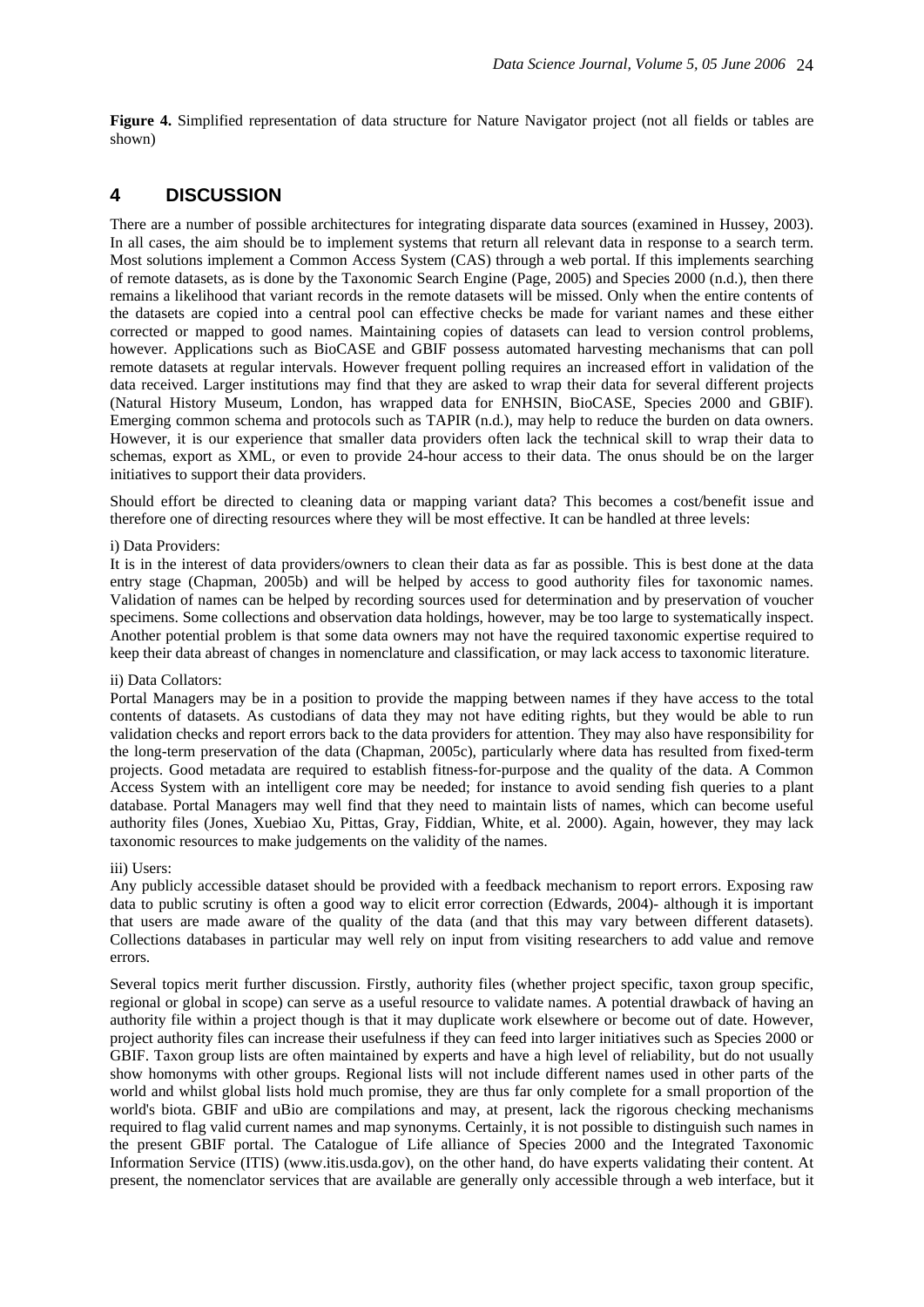is to be hoped that semantic web technologies and web services will soon allow automated interrogation of the underlying data to provide real-time checking of the status of names (Stein, 2002).

Tracking the usage of names through taxon concepts is also of considerable importance and has been the subject of a number of research projects. As yet though, none has evolved into a sustainable operational service. Prometheus (Raguenaud, Kennedy & Barclay, 1999), Nomencurator (n.d. & Ytow, Morse & Roberts, 2001), Taxonomer (Pyle, 2004), and SEEK (2005) use different approaches to the task. A schema to handle taxonomic concepts is currently being produced as part of the SEEK project and is being proposed as a Taxonomic Databases Working Group Standard (Kennedy, Kukla & Paterson 2005).

Finally, it will be important to map equivalencies in the use of names (Patterson, 2003). One way of tying down the use of a name is through a Globally Unique Identifier (GUID). This usually takes the form of a Universal Resource Name (see W3C, 2001 for information). Life Science Identifiers (LSID Resolution Protocol Project, 2005) are being used within the Bioinformatics community and may extend to the Biodiversity Informatics community, and an alternative system of Digital Object Identifiers (Paskin, 2005) is also now being trialled with biological nomenclature (Garrity & Lyons, 2003).

# **5 CONCLUSION**

Real-world data found in collections and observations databases demonstrate a need to be able to distinguish currently accepted scientific names and to map them to related names, including vernacular names (in multiple languages), synonyms that are in use, archaic names, different usages of a name (taxon concepts) and variants of a name (different spellings). Current applications have hardly begun to tackle this problem, but a solution can be provided by quite simple data structures. Sustainability is likely to be a major issue: taxonomic revisions, as well as the describing of new species, mean that mapping will need to be kept under constant review. Maintaining databases long-term is possible only in major institutions or government agencies. Collaboration in a global solution presents the best option and common exchange schemas and protocols, together with data that are accessible to other applications through web services, will increase the usefulness of these authority files. Finally, there is always a need for education in biological nomenclature, so as to encourage best practice in the use of names.

# **6 ACKNOWLEDGEMENTS**

We should like to thank Charles Copp for sharing his ideas on the data modelling underlying the National Biodiversity Network data model and the BioCASE thesaurus. Nature Navigator was funded through a grant from the New Opportunities Fund and Species Dictionary has received funding from the Department for the Environment, Food and Rural Affairs, Scottish Natural Heritage and the Joint Nature Conservation Committee.

# **7 REFERENCES**

ABCD (n.d.) ABCD Schema - Task Group on Access to Biological Collection Data. Available at: http://www.bgbm.org/TDWG/CODATA/Schema/default.htm

Berendsohn, W.G., Anagnostopoulos, A., Hagedorn, G., Jakupovic, J., Nimis, P.L., Valdés, B., Güntsch, A., Pankhurst, R.J. & White, R.J. (1999) A comprehensive reference model for biological collections and surveys. *Taxon 48*, 511-562

BIOCASE (n.d.) A Biological Collection Access Service for Europe. Project Home page available at: http://www.biocase.org/

Burnett, J., Copp, C. & Harding, P. (1995) *Biological recording in the United Kingdom* (Vol. 1). London: Department of the Environment.

Chapman, A. (2005a) *Uses of primary species-occurrence data*. Retrieved 20 September 2005 from *Global Biodiversity Information Facility* website: http://www.gbif.org/prog/digit/data\_quality

Chapman, A. (2005b) *Principles and methods of data cleaning*. Retrieved 20 September 2005 from *Global Biodiversity Information Facility* website: http://www.gbif.org/prog/digit/data\_quality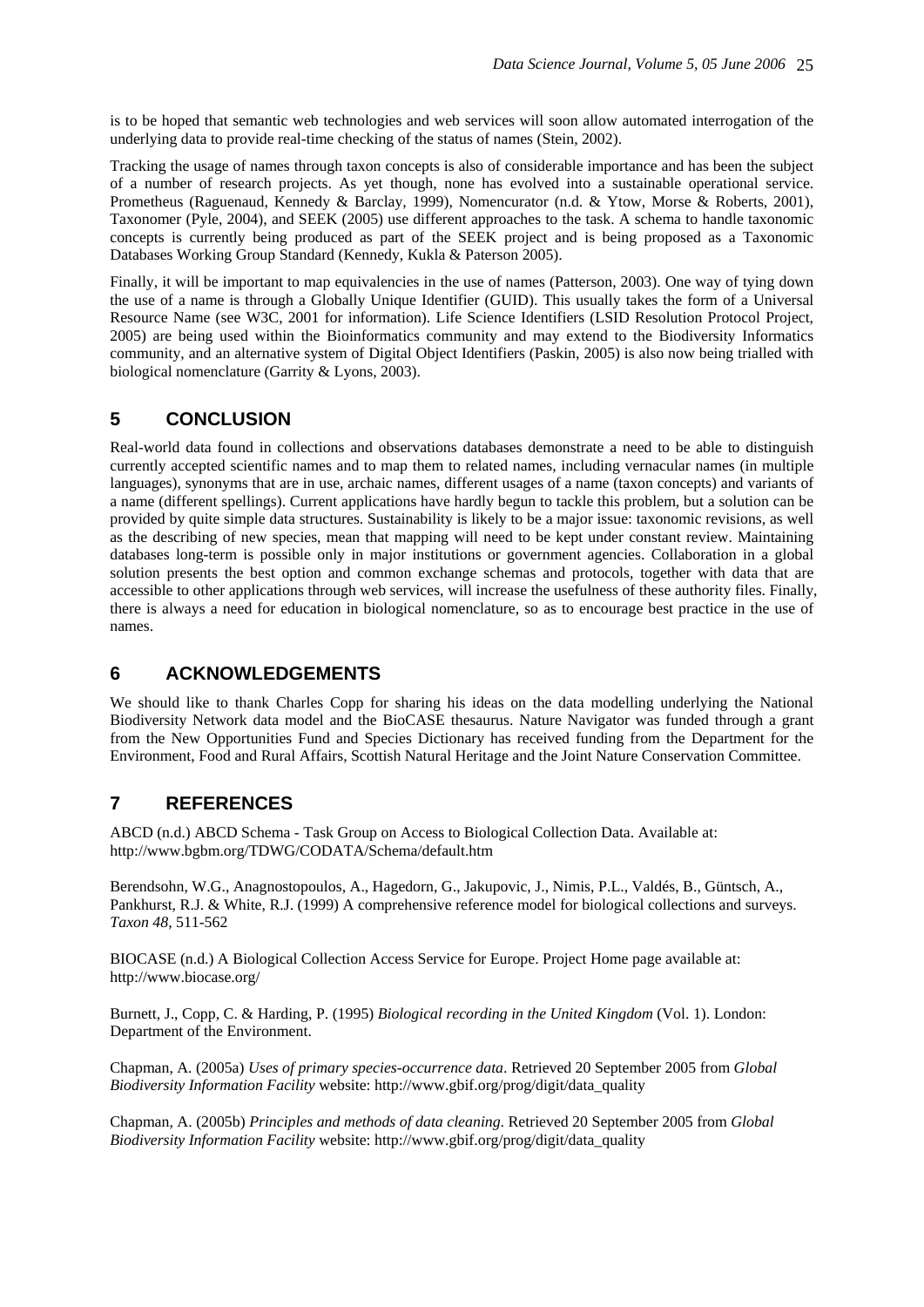Chapman, A. (2005c) *Principles of data quality*. Retrieved 20 September 2005 from *Global Biodiversity Information Facility* website: http://www.gbif.org/prog/digit/data\_quality

Copp, C. (2000) *The NBN data model and its implementation in Recorder 2000*. Newark: The NBN Trust.

Copp, C. (2004a) *The NBN Data Model*, Part 1 *Description of the Model*. Newark: The NBN Trust.

Copp, C. (2004b) *The NBN Data Model*, Part 2 *Physical Implementation of the Model*. Newark: The NBN Trust.

Darwin Core (n.d.) Taxonomic Databases Working Group: Darwin Core 2. Retrieved January 26, 2006 from: http://darwincore.calacademy.org/

DiGIR (2005.) Distributed Generic Information Retrieval (DiGIR). Homepage available at: http://digir.net/

Edwards, J.L. (2004) Research and Societal Benefits of the Global Biodiversity Information Facility. *BioScience 54*(6), 485-486.

Franki, R.I.B., Fauquet, C.M., Knudson, D.L. & Brown, F. (1990) Classification and nomenclature of viruses. *Archives of Virology Supplement 2*, 1-445

Froese, R. & Pauly, D. (Eds). (2000) *FishBase 2000: concepts, design and data sources*. Los Baños, Laguna, Philippines: ICLARM.

Garrity, G.M. & Lyons, C. (2003) Future-proofing biological nomenclature. *Omics*, *7*(1), 31-33. Retrieved 20 September 2005 from: http://www.eecs.umich.edu/~jag/wdmbio/garrity.htm

GBIF (n.d.) Homepage of Global Biodiversity Information Facility. Available at: http://www.gbif.org

Geoffroy, M. & Berendsohn, W. (2003) The concept problem in taxonomy: importance, components, approaches. *Schriftenreihe Vegetationsk*. *39*, 15-42

Greuter, W., McNeill, J., Barrie, R., Burdett, H.-M., Demoulin, V., Figuerias, T.S., Nicolson, D.H., Silva, P.C., Skog, J.E., Trehane, P., Turland, N.J. & Hawksworth, D.L. (Eds.) ( 2000) *International code of botanical nomenclature.* Königstein: Koeltz Scientific Books

Hussey, C.G. (2003) Technical parameters: How to make ENHSIN workable. In Scoble, M.J. (Ed.) *ENHSIN The European Natural History Specimen Information Network* (pp 102-132). London: The Natural History Museum.

International Commission on Zoological Nomenclature, (1999) *International code of zoological nomenclature*. 4th Edition. London: The International Trust for Zoological Nomenclature

Jacquin, J.F. de (1787) *Lacerta vivipara*, observatio. *Nova Acta Helvet. 1*, 33-34.

Jones, A.C., Xuebiao Xu, Pittas, N., Gray, W.A., Fiddian, N.J., White, R.J., Robinson, J., Bisby, F.A. & Brandt , S.M. (2000) SPICE: A flexible architecture for integrating autonomous databases to comprise a distributed Catalogue of Life. In Proc. 11th International Conference on Database and Expert Systems Applications. *Lecture Notes in Computer Science*, *1873*, 981-992.

Kennedy, J., Kukla, R. & Paterson, T. (2005) Wiki for Taxonomic Concept Transfer Schema. Retrieved January 26, 2006 from http://tdwg.napier.ac.uk/.

Lapage, S.P., Sneath, P.H.A., Lessel, E.F., Skerman, V.B.D., Seeliger, H.P.R. & Clark, W.A. (Eds.) (1992) *International Code of Nomenclature of Bacteria (Bacteriological Code 1990 Revision)*. Washington: Amer. Soc. Microbiol.

Linnaeus, C.von (1758) *Systema naturæ per regna tria naturæ, secundum classes, ordines, genera, species, cum characteribus, differentiis, synonymis, locis*. Editio decima, reformata. Holmiæ: Laurentii Salvii.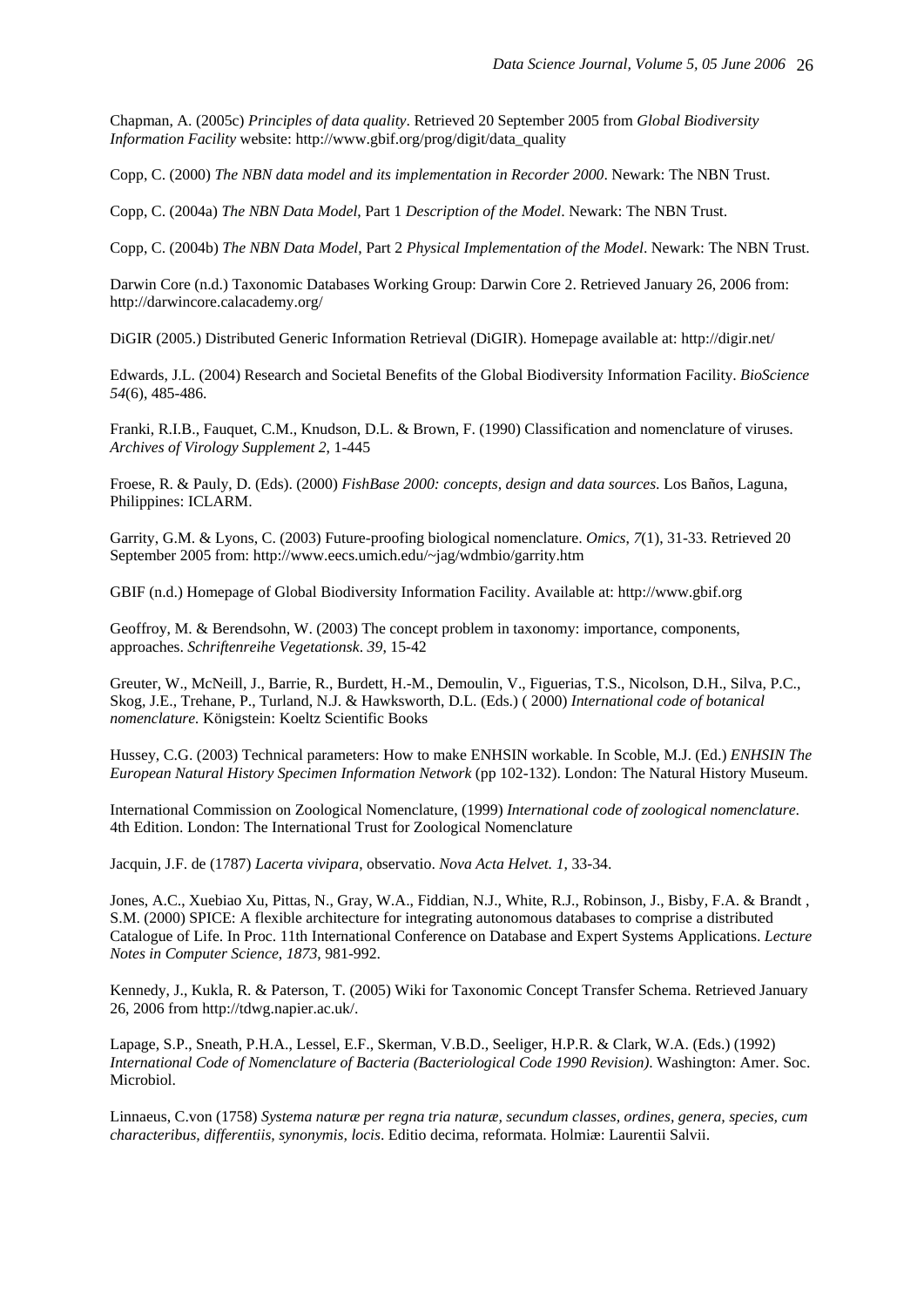LSID Resolution Protocol Project (2005) Homepage for the LSID project. Available at: http://lsid.sourceforge.net

May, R.M. (1988) How many species are there on earth? *Science, 247*, 1441-49.

Nomencurator (n.d.) Home page for the Nomencurator project. Available at http://www.nomencurator.org/

Page, R.D.M. (2005) A taxonomic search engine: federating taxonomic databases using web services. *BMC Bioinformatics*, 6, 48. Retrieved 20 September 2005 from: http://www.biomedcentral.com/1471-2105/6/48

Paskin, N. (2005) Digital Object Identifiers for scientific data. *Data Science Journal*, *4*, 12-20. Retrieved 20 September 2005 from: http://www.datasciencejournal.org/

Patterson, D.J. (2003) Progressing towards a biological names register. *Nature, 422*, 661

Pyle, R.L. (2004) Taxonomer: a relational data model for managing information relevant to taxonomic research. *Phyloinformatics, 1*, 1-54.

Raguenaud, C., Kennedy, J. & Barclay, P. (1999) Database support for taxonomy. *Prometheus Technical Report #1*, Edinburgh: School of Computing, Napier University. Retrieved 20 September 2005 from: http://www.dcs.napier.ac.uk/~osg/prometheus/prometheus\_1/publications/pro99a.pdf

Richardson, J. (1836) *Fauna Boreali-Americana; or the zoology of the northern parts of British America : containing descriptions of the objects of natural history collected on the late northern land expeditions, under the command of Sir John Franklin, R.N. Third Part: The Fish*. London: Richard Bentley.

Scoble, M.J. (2003) Changing roles and perceptions in European natural history collections: from idiosyncrasy to infrastructure. In Scoble, M.J. (Ed.) *ENHSIN The European Natural History Specimen Information Network* (pp 11-20). London: The Natural History Museum.

SEEK (2005) Homepage for the Science Environment for Ecological Knowledge initiative. Available at: http://seek.ecoinformatics.org/

Species 2000 (n.d.) Home page for Species 2000 organisation. Available at: http://www.sp2000.org

SPICE (n.d.) Home page for SPICE project. Available at: http://spice.sp2000europa.org/SPICE/

Stein, L. (2002) Creating a bioinformatics nation. *Nature*, *417*,119-120

TAPIR (n.d.) FrontPage Wiki for the TAPIR [TDWG Access Protocol for Information Retrieval] Protocol. Retrieved January 26, 2006 from the Tapir Protocol Wiki website: http://ww3.bgbm.org/protocolwiki/

TDWG (n.d.) Homepage for the Taxonomic Databases Working Group. Available at: http://www.tdwg.org

Trehane, P., Brickell, C.D., Baum, B.R., Hetterscheid, W.L.A., Leslie, A.C., McNeill, J., Spongberg, S.A. & Vrugtman, F. (1995) *International code for cultivated plants*. Wimborne: Quarterjack Publishing

uBio (n.d.) Universal Biological Indexer and Organiser. Home page available at: http://www.ubio.org

W3C (2001) *URIs, URLs, and URNs: Clarifications and Recommendations 1.0.* Report from the joint W3C/IETF URI Planning Interest Group. W3C Note 21 September 2001 Retrieved January 26, 2006 from: http://www.w3.org/TR/uri-clarification/

Walbaum, J.J. (1792) Ichthyologiae pars III .In Artedi, P. *Petri Artedi sueci genera piscium. In quibus systema totum ichthyologiae proponitur cum classibus, ordinibus, generum characteribus, specierum differentiis, observationibus plurimis. Redactis speciebus 242 ad genera 52*., Grypeswaldiae [Greifswald]: Ant. Ferdin. Rose

Wilson, E.O. (2000) A global biodiversity map. *Science*, *289*, 2279